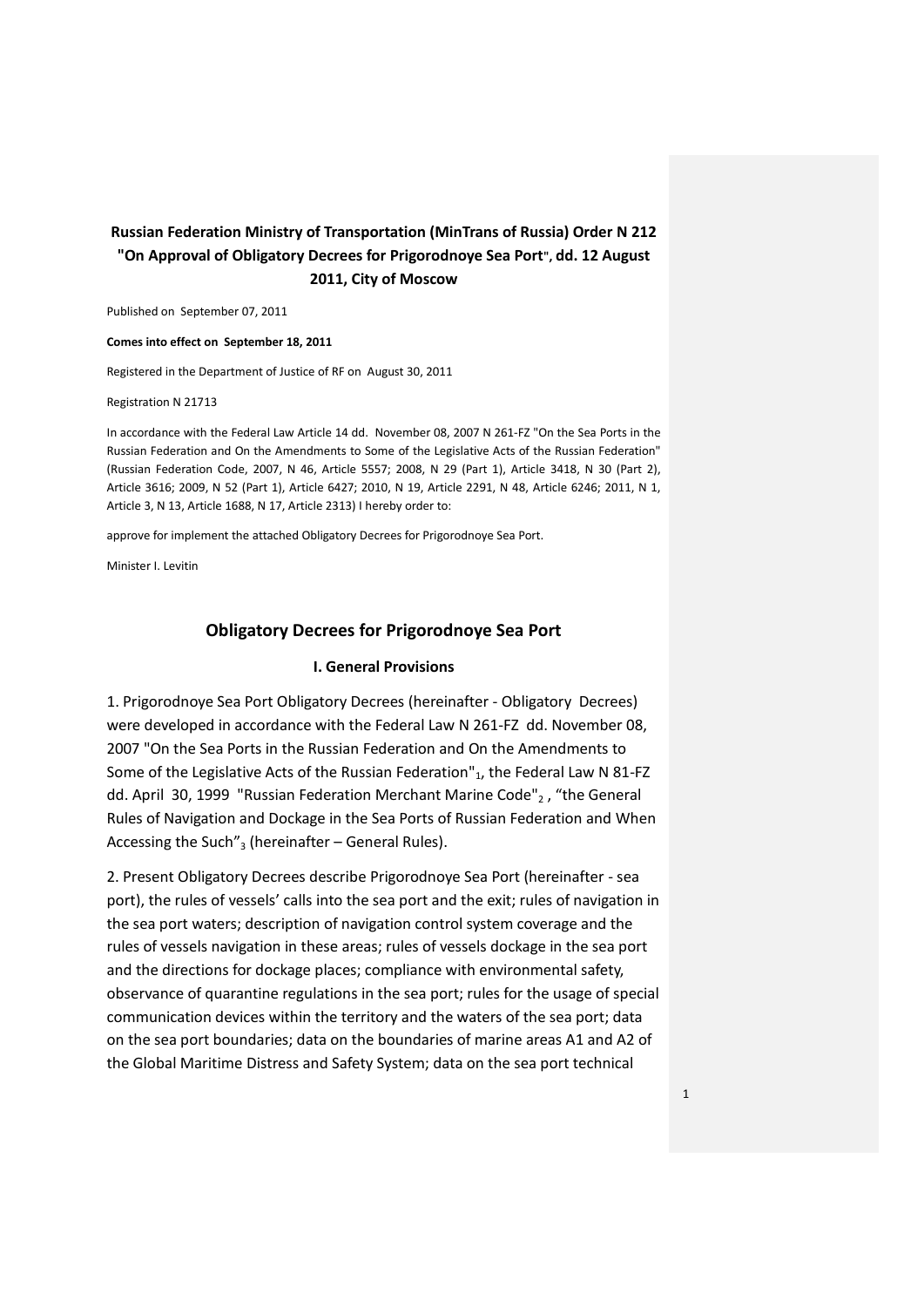capability as for the vessels dockage; navigation period data; data on the vessels obligatory piloting areas; data on the depth of sea port water and access to it; data on the hazardous cargo handling; data on the vessels navigation in the ice of the sea port; data on the information communication by the Masters of the vessels located in the sea port in case of illegal disturbance threat in the sea port; data on communication of navigation and hydro meteorological information to the Masters of the vessels located in the sea port; any other data specified by the regulatory acts of the Russian Federation in the field of Merchant Marine.

3. These Obligatory Decrees shall be observed by the vessels irrespective of their national and department subordination and by the individuals and legal bodies irrespective of their business legal structure, type of ownership, that carry out activities in the sea port.

4. Vessels navigation in the sea port and when accessing it, vessels dockage in the waters of the sea port have to be carried out in accordance with the General Rules and Obligatory Decrees.

#### **II. Sea Port Description**

5. Sea Port is located on the south coast of Sakhalin Island in Aniva Bay, to the east of the mouth of the Merey River, between Tomari-Aniva and Yunona Capes, near Prigorodnoye Village.

6. Sea Port is designed for export of liquefied natural gas (hereinafter- LNG) and crude oil.

7. Sea Port boundaries were established by the executive order of the Russian Federation government N 658-р4 dd. May 06, 2008.

8. Vessels moving towards the sea port has to be performed thru recommended approach channels 24-А and 24-Б and thru navigational channels 20-А and 20-Б.

Recommended approach channels and navigational channels data is represented in the Attachment N 1 hereto.

9. Navigation within the sea port is performed all year round, sea port functions all year round. The port has constant cargo multi-sided Russian Federation border customs check point5.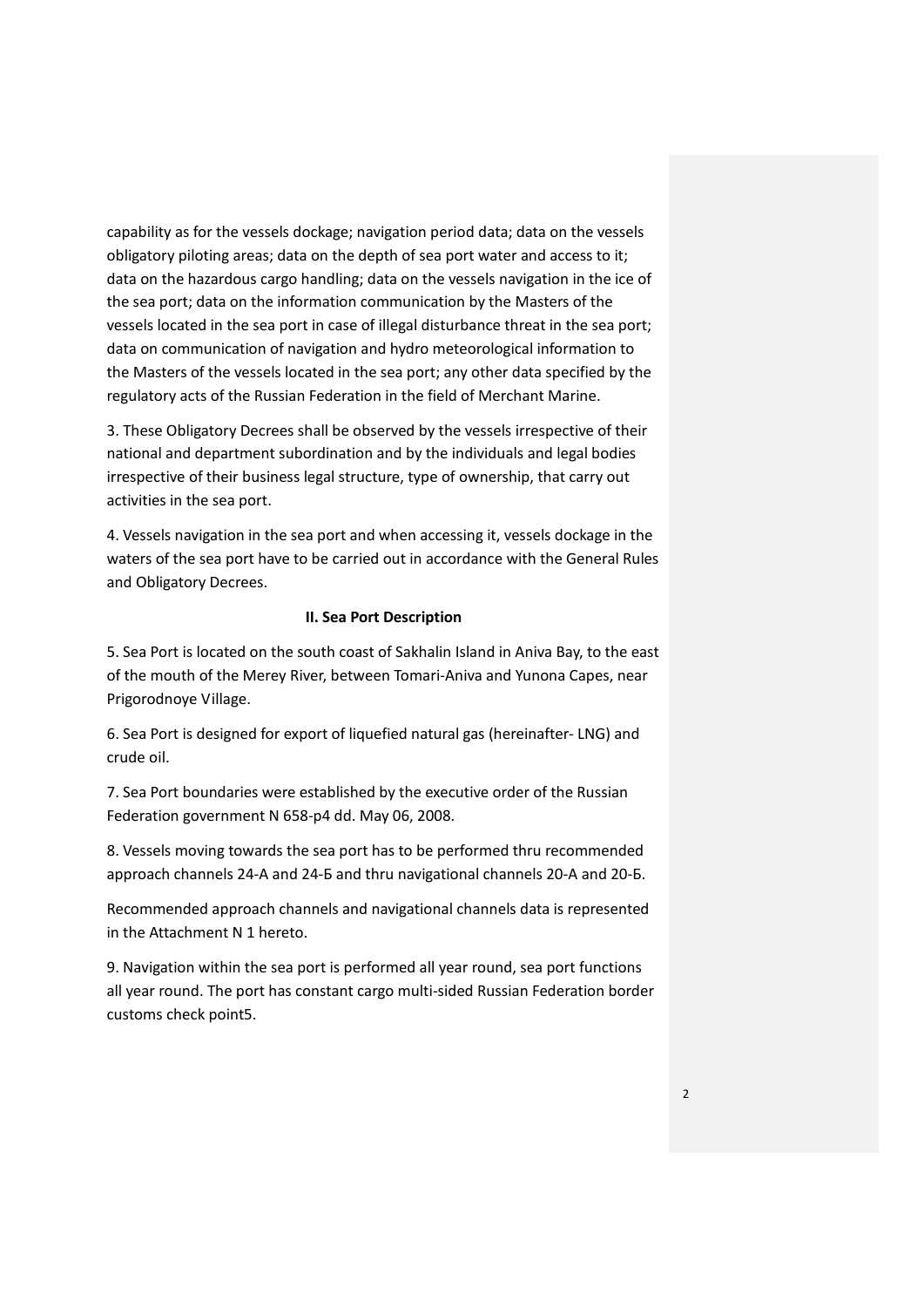10. Navigation in the sea port is performed in difficult hydro meteorological conditions, that are characterized by the sudden wind direction change, constant tidal and changeable drift currents, appearance of drifting ice from Sea of Okhotsk in the bodies of port waters in winter and spring times.

11. The sea port shall not be deemed as a harbor for the vessels during the stormy weather.

12. Data on sea port communication channels of a very high frequency (hereinafter— VHF) is represented in the Attachment N 2 hereto.

13. Sea Port is a part of marine areas A1 and A2 coverage of the Global Maritime Distress and Safety System (hereinafter - GMDSS).

Data on marine stations A1 and A2 GMDSS shore stations locations and their range of coverage is represented in Attachment N 3 hereto.

14. Vessels anchorage data is represented in Attachment N 4 hereto.

15. The sea port can take in the vessels with the keel depth up to 17.5 meters, up to 300 meters long and 50 meters wide. Sea port technical capacities data is represented in Chapter IX of present Obligatory Decrees and in Attachment N 5 hereto.

16. Vessels towing is provided in the sea port.

Data on minimum quantity and capacity of towing cables for vessels mooring operations in the sea port is represented in Attachment N 6 hereto.

17. Vessels piloting is obligatory in the sea port.

18. Security for vessels and port facilities is provided in the sea port in accordance with the requirements of Chapter XI-2 of International Convention on Safety of Human Life at Sea of 1974 and International Code of Vessels and Port Facilities Security7.

#### **III. Rules of Vessels Call into the Sea Port and Exit of the Sea Port**

19. Information about the vessel call into the sea port shall be communicated to the captain of sea port in accordance with paragraph 47-48, 50-51 of General Rules via internet address: www.portcall.marinet.ru.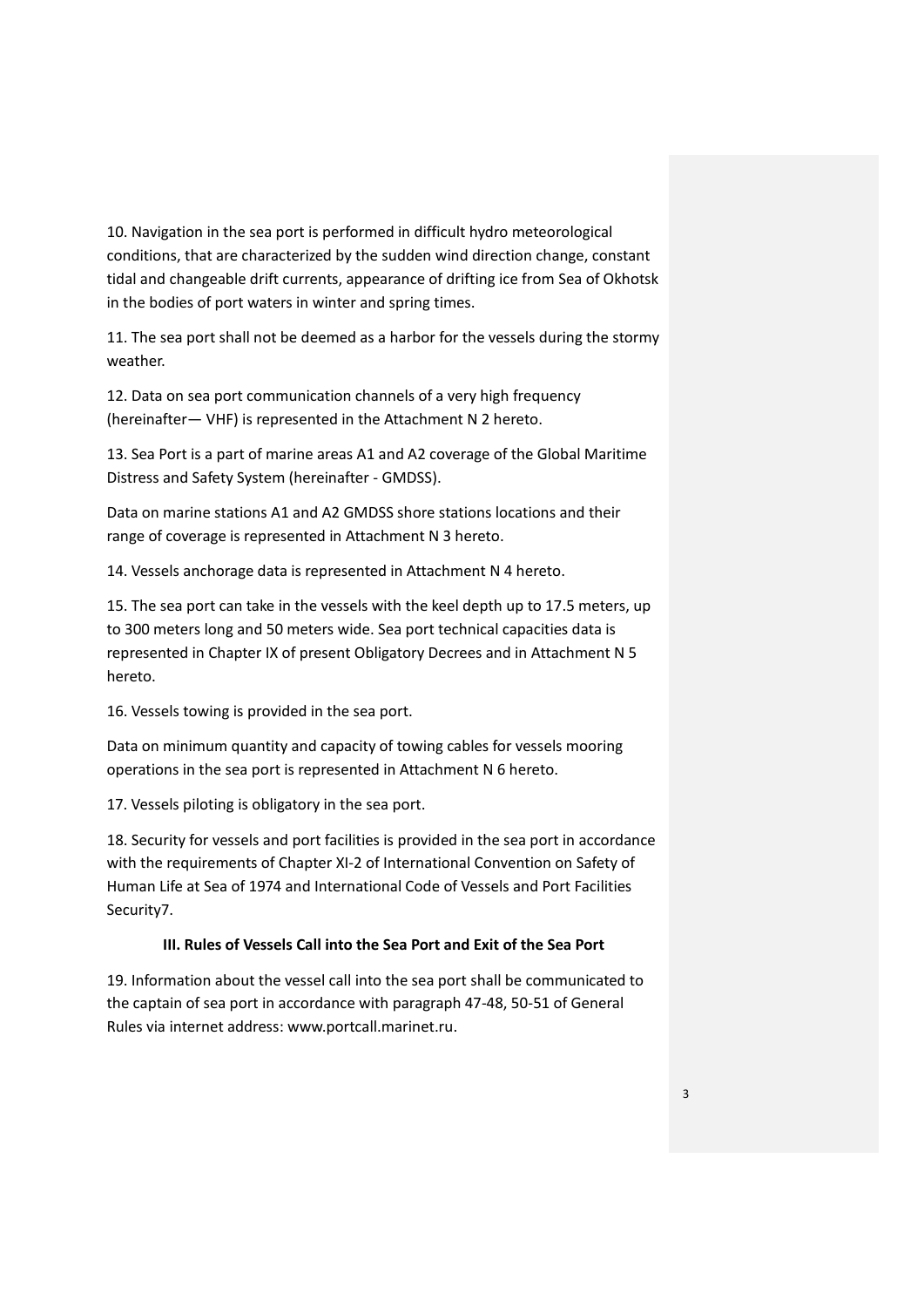20. Vessels call into the sea port and exit arrangements shall be performed on a 24-hour basis.

#### **IV. Rules for Vessels Navigation in the Sea Port Waters**

21. Permit system for vessels movements is implemented in the sea port.

22. Vessels navigation in the sea port is carried out with the use of vessels tracking management system (hereinafter - VTMS).

23. Any vessel heading to the sea port has to make a radio contact with the VTMS on the channel 74 of VHF.

24. The point where Marine Navigation Pilot is recommended to be taken aboard the vessels calling into the sea port and disembarked from the vessels exiting the port has the coordinates 46 32 36 north latitude, 142 53 24 east longitude.

25. Piloting of the vessels with the broken propeller rudder system, propelling engine or anchor device is carried out only with the permission of the sea port captain with the towing cable.

26. Vessels piloting is not obligatory for the following type of vessels:

Vessels of the tonnage of less than 600;

Vessels performing maintenance and supply of other vessels that are located in the sea port waters or approaching it as well as of sea port infrastructure facilities (hereinafter — port fleet vessels).

27. Speed of vessels of a gross tonnage over 1000 in the sea port waters should not exceed 7 knots.

28. Vessels overtaking in the waters of the sea port is not allowed.

29. Vessels not taking part in the mooring operations are not allowed to be present or navigate in the following zones, when the mooring operations are in progress:

in the zone of 2500 meters of radius from the south end of moorage N 1 and the border of the sea port;

in the zone of 2500 meters of radius from the center of moorage N 2.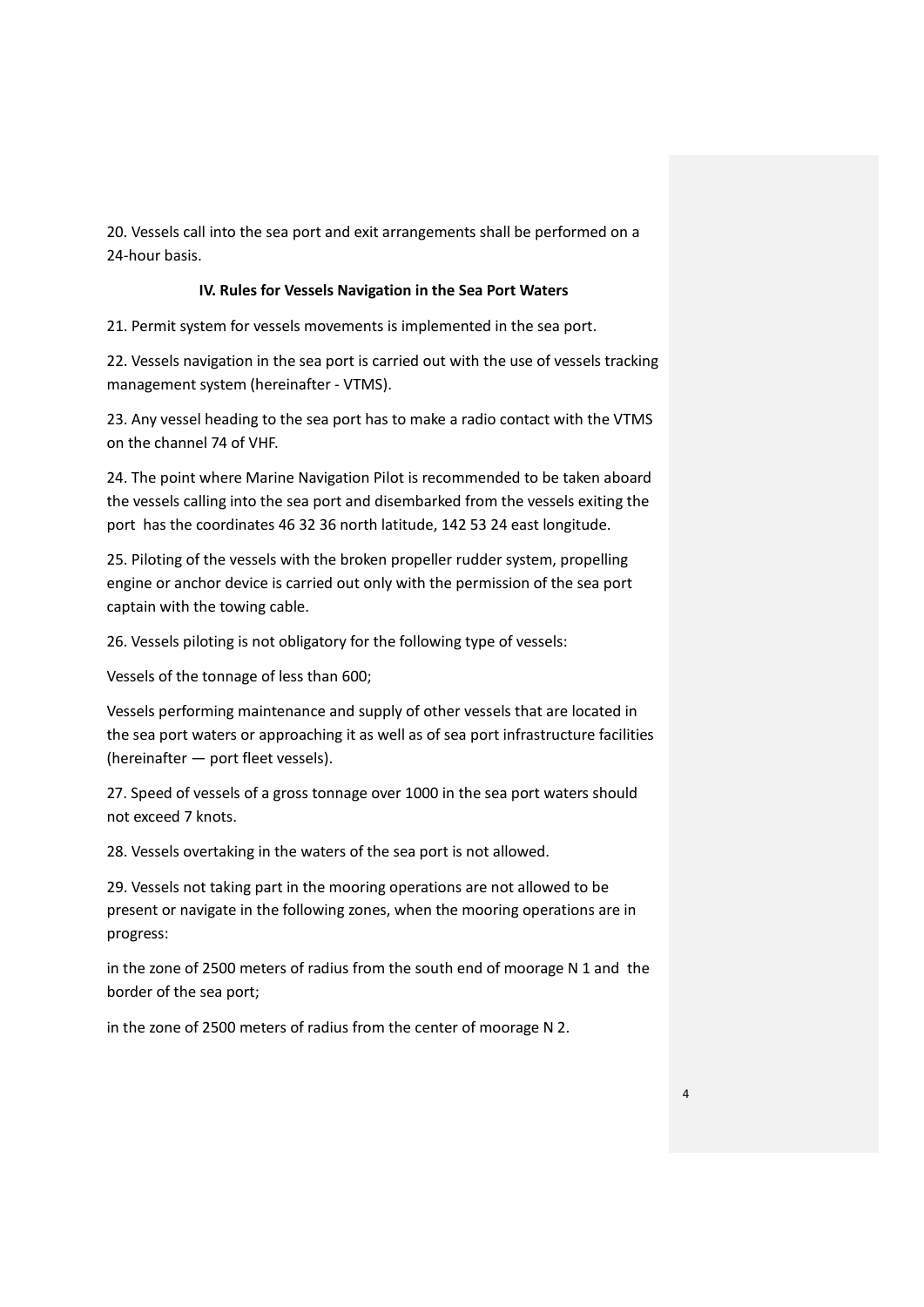30. Vessels (excluding the vessels providing the anchorage safety, cargo operations safety and conducting rescue operations) are not allowed to be present or navigate in the following zones:

in the zone of 200 meters radius from the point 46 37 07 north latitude and 142 53 53,5 east longitude, when LNG carrier is anchored by the moorage N 1;

in the zone of 500 meters radius from the moorage N 2 center, when the tanker is anchored by the moorage N 2.

31. It is not allowed to anchor the vessels nor dragging the anchor on the sea bottom in the sea port in the area of oil export terminal pipeline (hereinafter — OET pipeline), limited by the straight lines connecting the points with the coordinates:

N 1 46 37 16 north latitude and 142 55 37 east longitude;

N 2 46 34 56 north latitude and 142 55 41 east longitude;

N 3 46 34 56 north latitude and 142 55 18 east longitude;

N 4 46 37 21 north latitude and 142 55 13 east longitude.

## **V. Description of Navigation Control System Coverage and the Rules of Vessels Navigation in This Area**

32. NCS zone coverage is limited by the coast line and the line connecting the points with the coordinates as follows:

N 1 46 37,5 north latitude and 142 26,0 east longitude;

N 2 46 25,0 north latitude and 142 30,0 east longitude;

N 3 46 25,0 north latitude and 143 04,0 east longitude;

N 4 46 35,7 north latitude and 143 04,0 east longitude.

33. Connection with NCS in the sea port is carried out on channel 74 or 67 VHF, call signal "Aniva-Traffic" in accordance with Attachment N 2 hereto.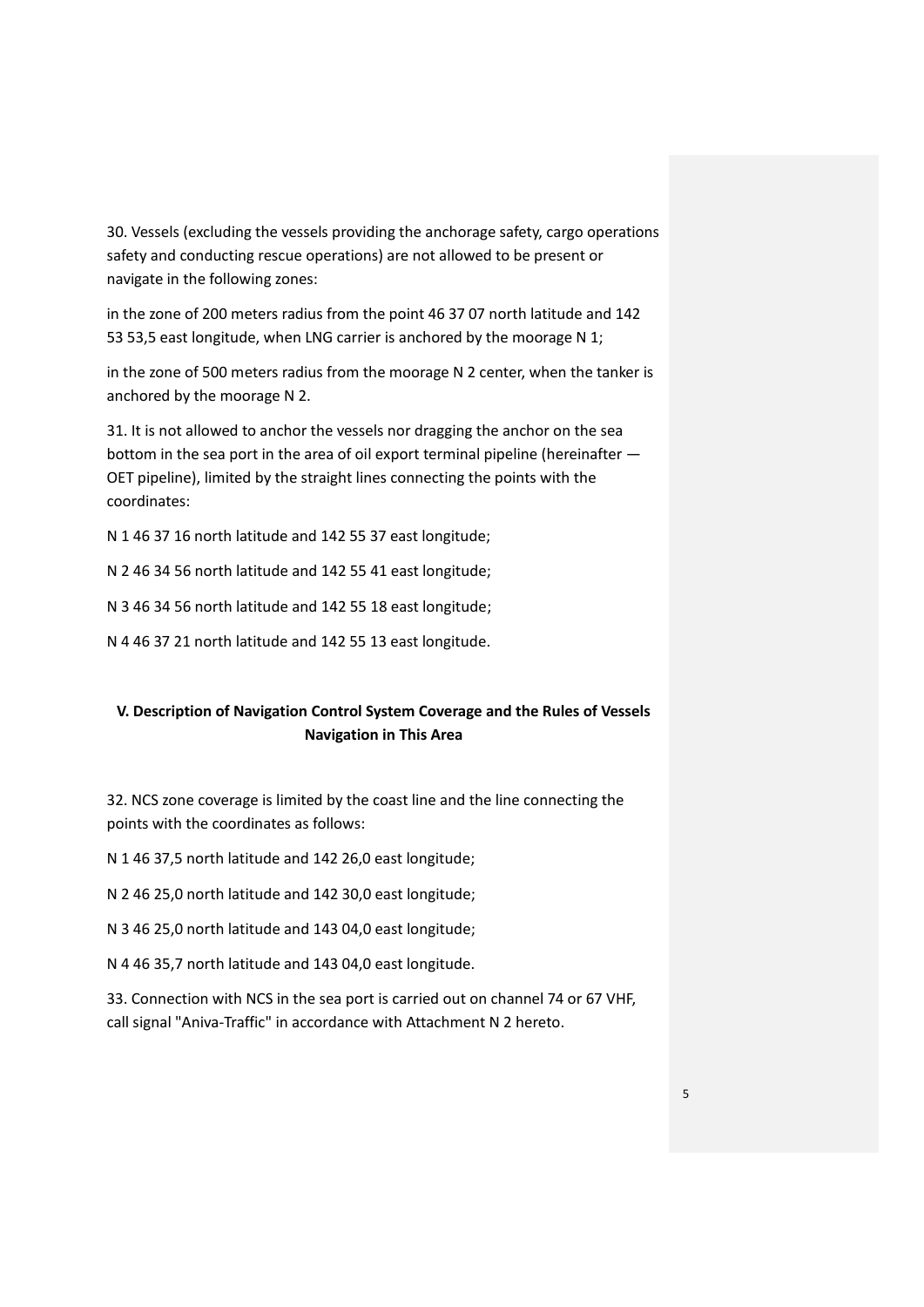34. Any vessel exiting NCS zone has to request a permit with NCS for radio watch session end on channel 74 or 67 VHF in accordance with Attachment N 2 hereto.

#### **VI. Rules of Vessels Dockage in the Sea Port and Dockage Places**

35. Vessels are to be docked in the waters of the sea port by the moorings N 1, 2, 3 and 4 and at the anchor station  $N$  1 – for LNG carriers and N 2 – for tankers.

36. When the weather forecast predicts wind speed increase up to 20 meters per second or wave height over 2 meters all cargo operations by the mooring N 1 have to be suspended and all the vessels have to leave the moorings for the anchor stations.

37. When the wind speed exceeds 12 meters per second all the vessels moored by the sea port moorings have to be ready to leave immediately for the anchor stations.

38. No cargo operations by the mooring N 2 are allowed when the wind speed exceeds 15 meters per second.

When the wind speed exceeds 15 meters per second vessels, where loadingoffloading operations are conducted through the forward end have to stay moored to the mooring N 2 and the hoses connecting vessel pipeline with the mooring handling facilities should stay connected.

39. When the wind speed exceeds 20 meters per second hoses connecting vessel pipeline with the mooring handling facilities of mooring N 2 should be disconnected.

40. When the wind speed exceeds 25 meters per second or when the load to mooring bridle exceeds the one set by the terminal operator, or when the wave is higher than 3 meters or when it is impossible to proceed with the operations of tow boat holding the tanker, the tanker moored by the mooring N 2 has to keep the safe distance.

41. Short-run propping-off (5-10 seconds) at minimum rpm of a master motor is allowed for the vessels moored by the moorings of the sea port prior to unberthing and upon agreement with the marine pilot. Vessels equipped with the adjustable pitch propeller can prop-off at zero angle of propeller blade attack.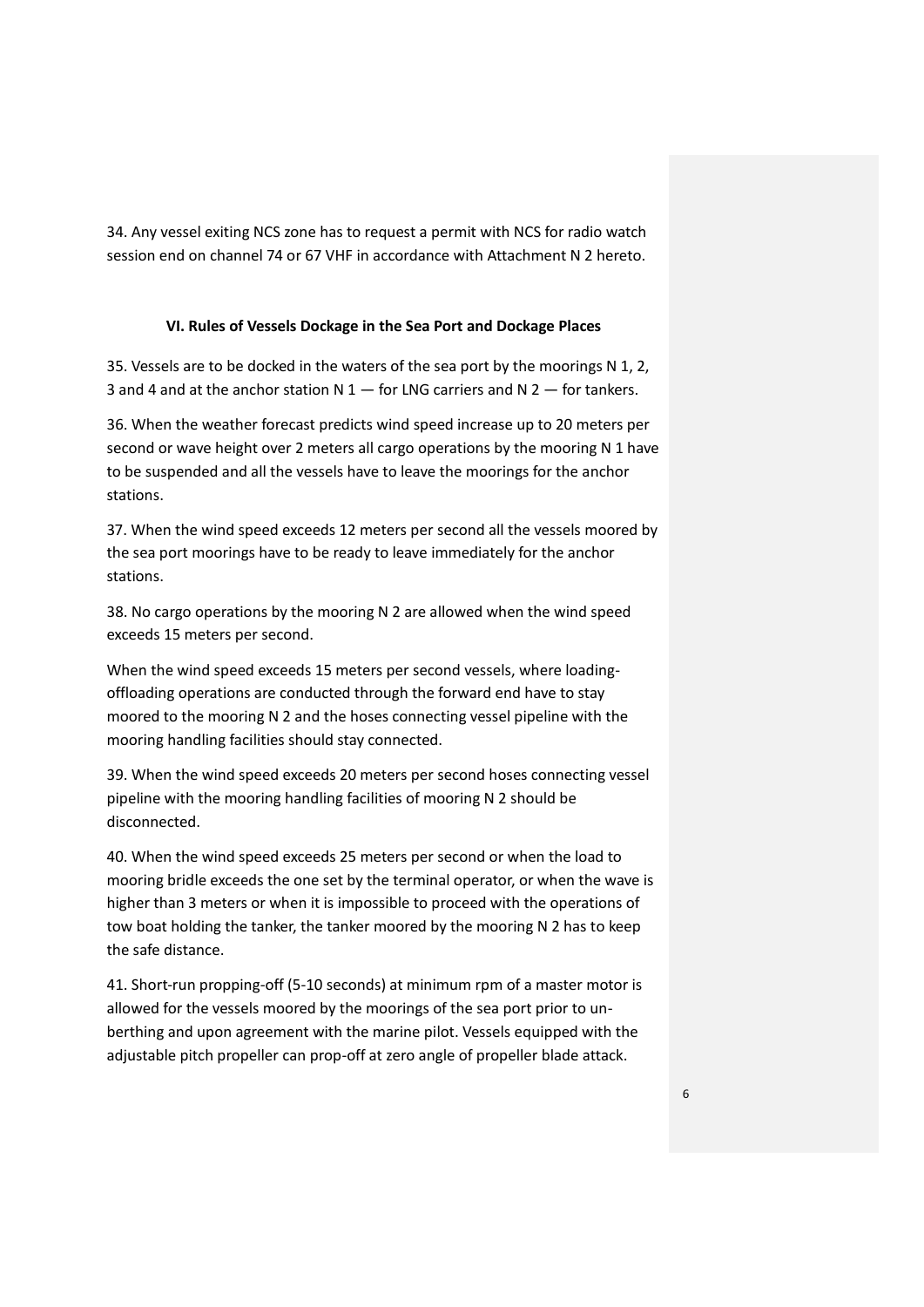Propping-off is allowed only when the cargo hoses and standers are disconnected and shore ramp is removed.

42. Vessels with propeller, vessel power plant or steering control defects are not allowed for mooring in the sea port moorings.

43. Vessels mooring operations in the sea port have to be performed with the obligatory towing provision, details on which are provided in the Attachment N 6 hereto.

44. Vessel dockage performed by the mooring crew shall be as follows:

no less than 6 members of mooring crew — at the mooring N 1;

no less than 2 members of mooring crew - at the moorings N 2, 3 and 4,

and also a mooring crew supervisor provided with the radio for connection with the navigation pilot or vessel Master.

If the moored vessel is equipped with the windlass remote control gauge, mooring crew presence at the mooring N 2 is not required.

45. When the sea port captain receives a storm warning, all the vessels shall be informed on the channels 13 and 74 VHF.

46. Tow boat on duty (in case of assistance required in case of emergency on the vessel) shall be located at the distance of no less than 200 meters and not further than 500 meters from the vessel moored by the mooring N 1, and not further than 500 meters from the tanker moored at the mooring N 2.

47. Bunkering of the vessels anchored at the anchor stations shall be conducted when the wind speed does not exceed 10 meters per second and the wave height is under 1 meter.

48. Bunkering of the vessels by the moorings N 3 and 4 is allowed with the floating boom installed around the vessels prior to the bunkering.

## **VII. Compliance with Environmental Safety, Observance of Quarantine Regulations in the Sea Port**

49. Oily water and waste water are not accepted in the sea port.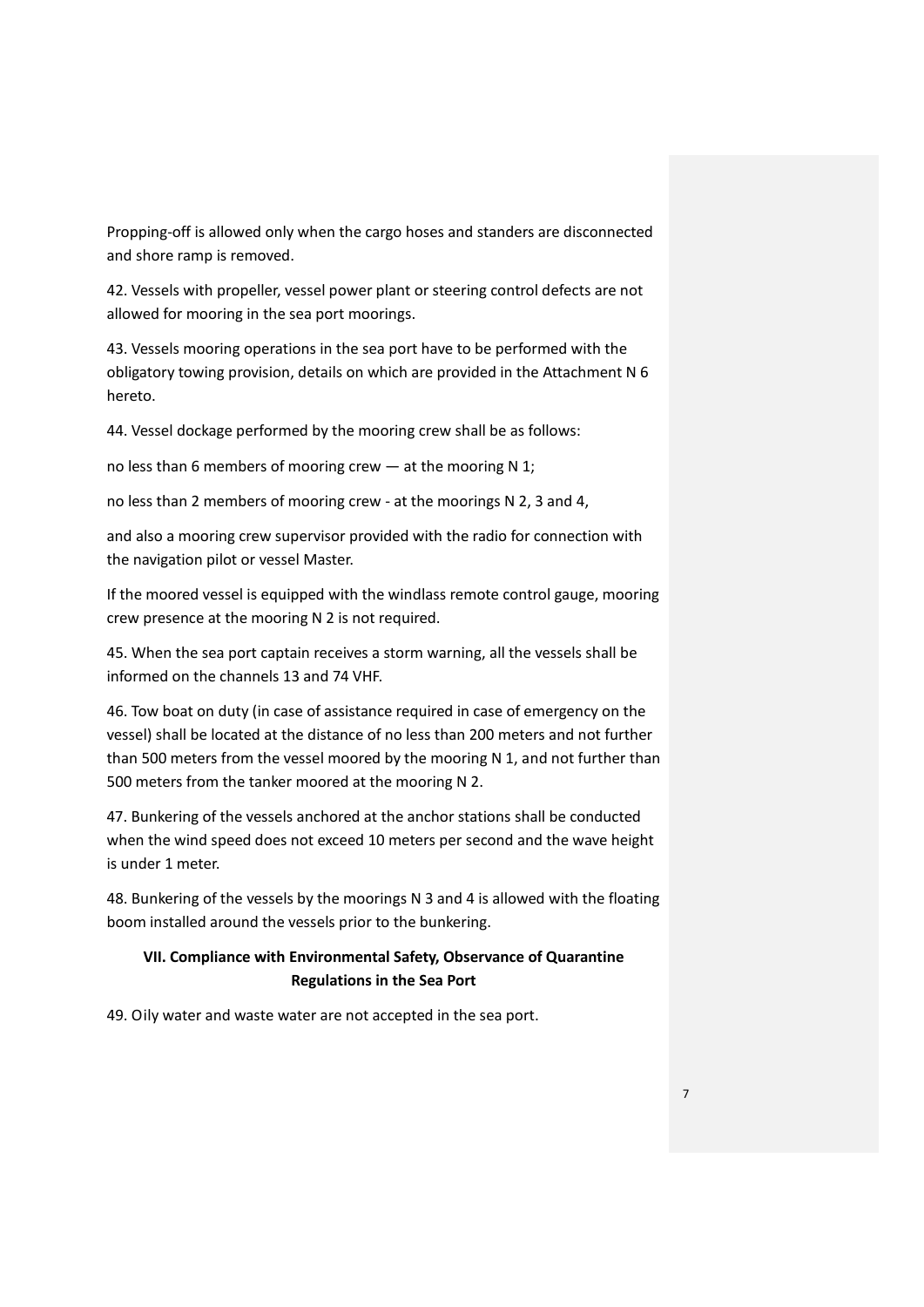Vessels located in the sea port should be equipped with the sufficient containers for oily water, waste water, solid domestic waste, food waste collection and storage until their delivery to the nearest delivery point or dump.

Vessels constantly working in the sea port deliver solid domestic and food waste at the moorings N 3 and 4.

Six containers of total volume 7.2 cubic meters for solid domestic and food waste are located at the moorings N 3 and 4.

50. Oily waters can be delivered to a special emergency and rescue vessel on duty, but only in case of emergency.

51. Only the vessels equipped with the segregated ballast system are allowed to be moored at the moorings N 1 and 2 in accordance with the rule 13 of Attachment 1 of [International Convention on Marine Pollution](http://multitran.ru/c/m.exe?t=3567136_1_2) 1973, 8.

52. Any vessel can discharge segregated ballast in the waters of the sea port only on condition that its replacement took place in the Sea of Japan, Okhotsk Sea or in the Pacific Ocean prior to the entry to the Aniva Bay, that can be supported by the proper record in the logbook.

53. Anchor point N 1 with the coordinates of 46 34 01 north latitude and 142 51 15 east longitude is used for quarantine and epidemiological activities in the sea port.

#### **VIII. Rules for the Usage of Special Communication Devices within the Territory and the Waters of the Sea Port**

54. Communication between the vessels on the territory on the sea port is performed via radio on the VHF channels or on the telephone.

55. Vessels navigating or anchored in the sea port water have to be on a radio watch session on the channel 16 and 74 or 67 VHF.

56. Connection with the vessels in the marine areas A1 and A2 of GMDSS is provided by the base station "Yuzhno-Sakhalinsk", call signal "SPTZ-Yuzhno-Sakhalinsk", MMSI 002733733.

57. Any radio communication not related to marine operations safety in the sea port is not allowed at radio channels 8, 13, 16, 67, 69, 73, 74 VHF.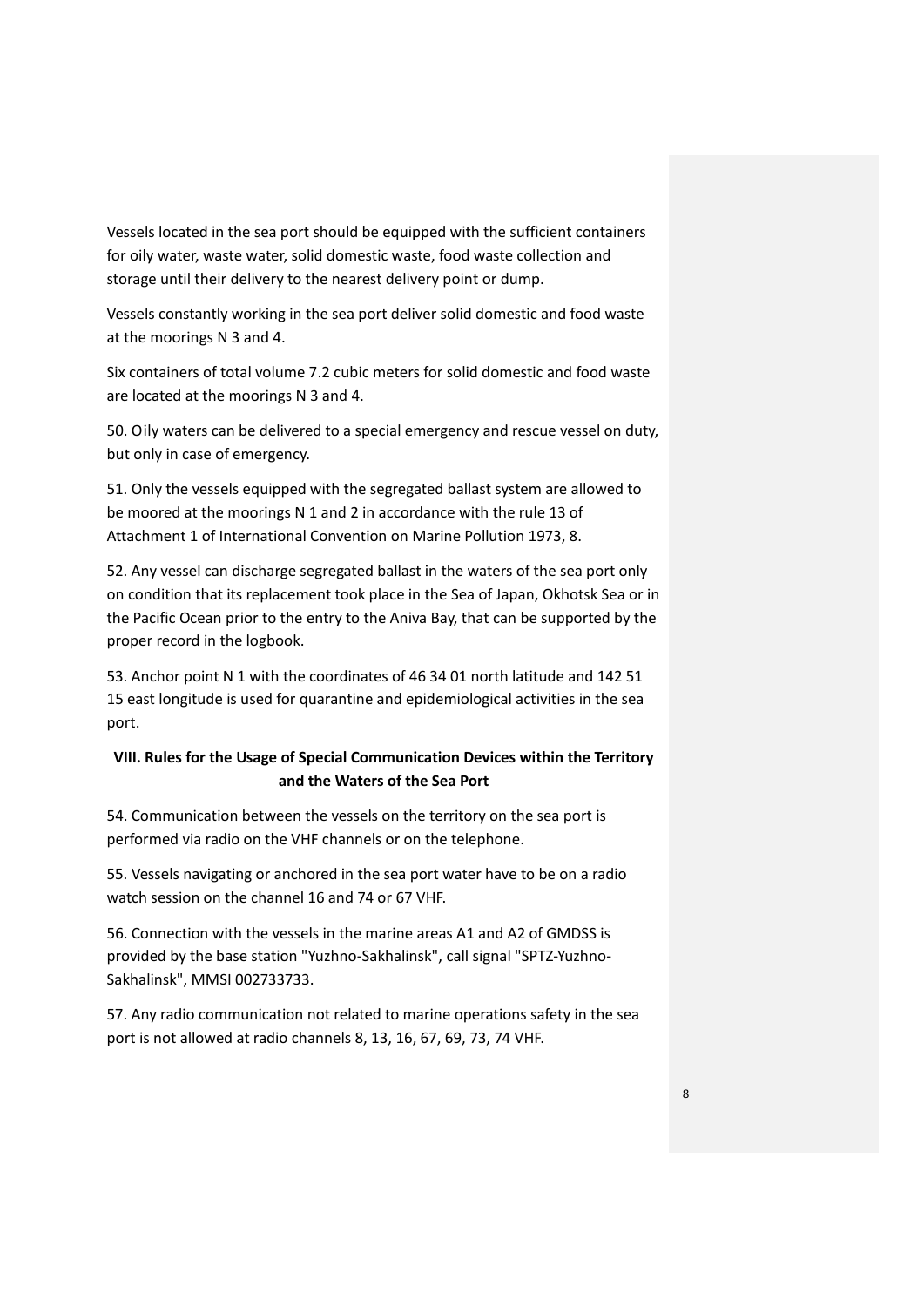58. Information on complementary communications, including the phone numbers, shall be communicated to the seamen by the sea port Master.

## **IX. Data on the Sea Port Technical Capability as for the Vessels Dockage and on the Sea Port Waters Depth**

59. The sea port is accepting the vessels as follows:

by the mooring N 1 — no longer than 300 meters and the keel depth up to 12 meters;

by the mooring N 2 - no longer than 300 meters and the keel depth up to 17.5 meters;

by the mooring N 3 and 4 - no longer than 96 and 50 meters accordingly and the keel depth up to 6.6 meters. More detailed information about the port technical capability as for the vessels dockage is provided in Attachment N 5 hereto.

60. Data on the factual depth of the sea port waters and by the sea port moorings as well as on drafts of vessels shall be communicated to the seamen by the sea port captain annually or upon changes.

#### **X. Data on the Hazardous Cargo Handling**

61. Hazardous cargo of class 2 and 3 are handled in the sea port in accordance with International Maritime Organization.

62. In case of thunder with lightening above the sea port waters all hazardous cargo handling operations shall be suspended.

#### **XI. Data on the Vessels Navigation in the Ice of the Sea Port**

63. Depending on the factual ice conditions in the sea port waters and depending on its development the sea port captain places limitations to the order of the navigation in accordance with the criteria provided in the present Obligatory Decrees.

64. When there is no ice in the sea port waters, it is allowed for all vessels to navigate independently, including the vessels with no ice class.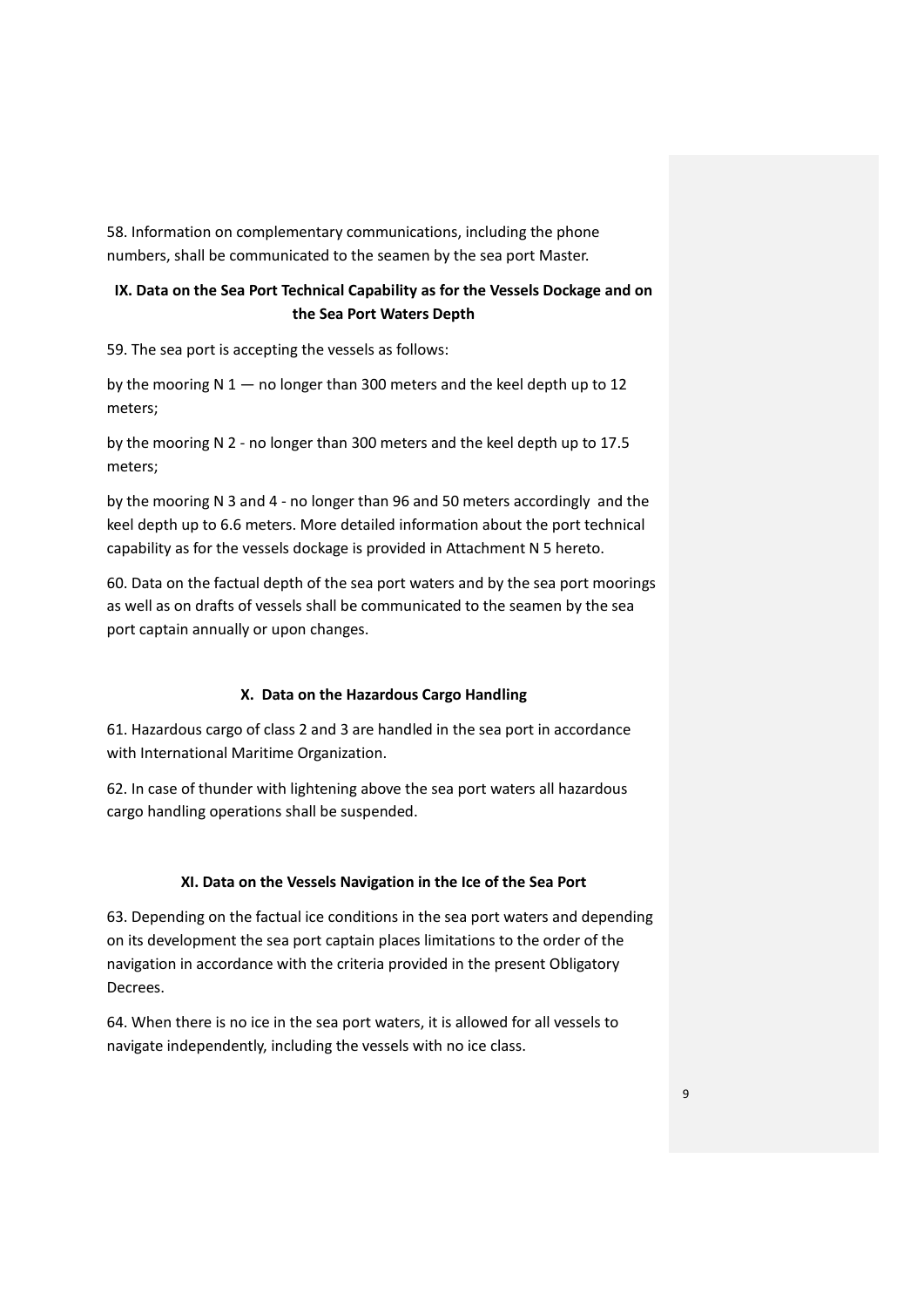65. When there is 10 to 30 cm of ice in the sea port waters it is allowed for icereinforced vessels of category no lower than "Ice 2" to navigate independently, of Russian Maritime Register of Shipping or any other equivalent category of other classification societies. Navigation of vessels with the lower classes of icereinforcement is to be performed only with the help of the sea port icebreaking tugs.

66. When there is over than 30 cm of ice in the sea port waters, it is allowed for ice-reinforced vessels of category no lower than "Ice 2" to navigate independently, of Russian Maritime Register of Shipping or any other equivalent category of other classification societies. Navigation of vessels with the lower classes of icereinforcement is to be performed only with the help of the sea port in-line icebreaker or icebreaking tugs.

### **XII. Data on the Information Communication by the Masters of the Vessels Located in the Sea Port in Case of Illegal Disturbance Threat in the Sea Port**

67. In case of illegal disturbance threat in the sea port, vessel Master or the officer in charge for the vessel security have to report to sea port facility security officer or authority and sea port captain immediately.

Information about illegal disturbance threat has to specify:

vessel type and name;

vessel location;

type of threat;

threat information source;

supposed time of illegal act.

68. Sea port captain shall be reported with information regarding the security level of the sea port facilities and vessels located in the sea port, and also about any changes within the security levels.

69. All incidents related to any suspicious objects or explosive items findings, any signs of preparations and executions of acts of illegal disturbance, facts of illegal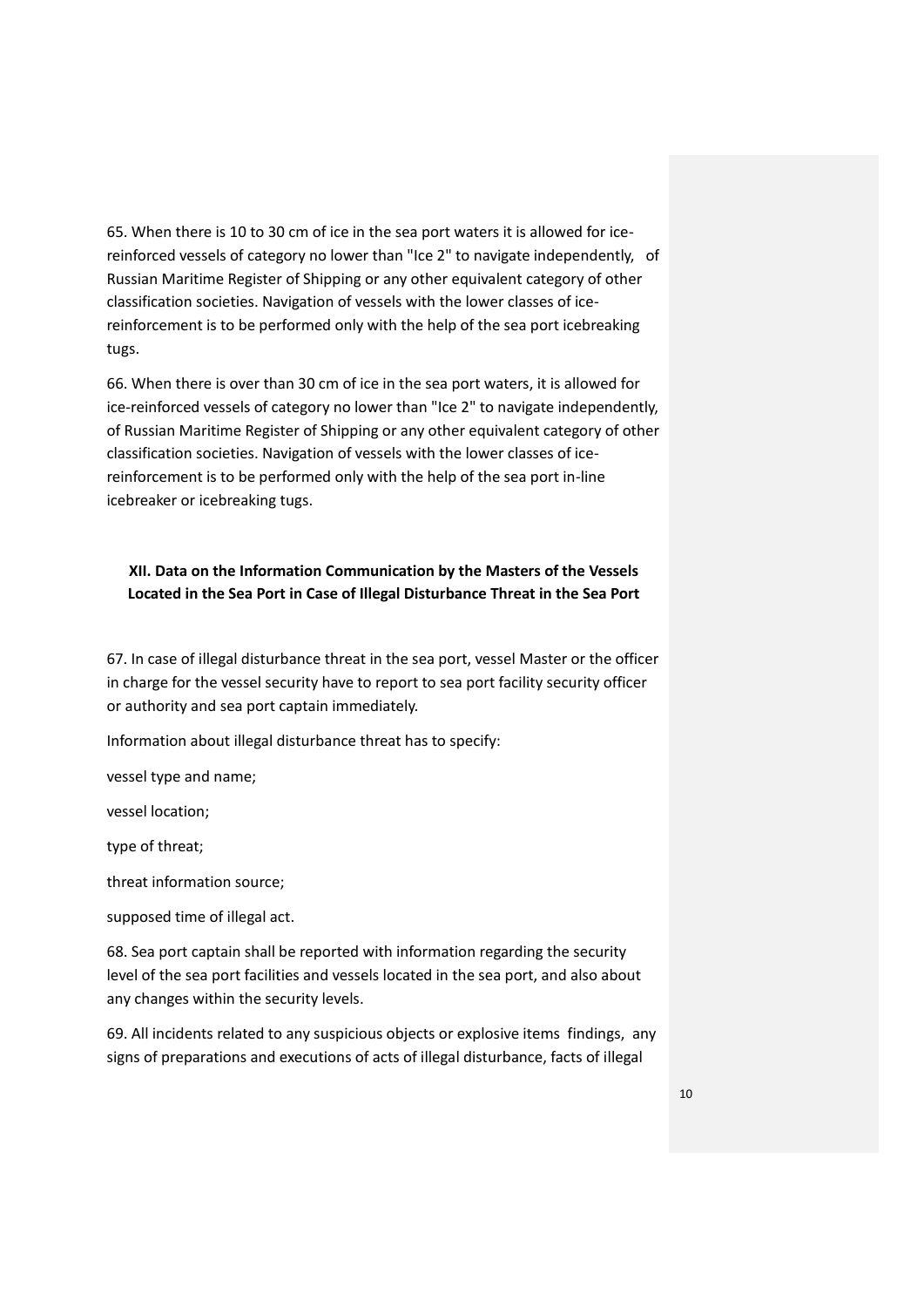penetration on the vessels, when receiving any information about the preparation of terroristic acts and also about any violations of the sea port established order and suspicious individuals. Masters of the vessels located in the sea port immediately shall report to the sea port captain, sea port facility security officer or authority on the VHF channels and also using the complementary communications that are to be reported to all persons concerned by the sea port captain.

70. VHF channels shall transfer the following:

sea port captain messages about the illegal disturbance threat in the sea port and about any changes within a vessel security level;

announcements for the vessels security officers and port facilities security officers, messages about the illegal disturbance threat in the sea port and about any changes within a vessel security level, that are located in the sea port or intending to call in the sea port, and port facilities.

All announcements and announcements receipt confirmation have to be communicated immediately from the moment of occurrence of the circumstances specified in the announcements.

## **XIII. Data on Communication of Navigation and Hydro Meteorological Information to the Masters of the Vessels Located in the Sea Port**

71. Hydro meteorological information is communicated to the vessels located in the sea port daily on VHF channel 13 at 07 hrs 00 min, at 10 hrs 00 min, at 16 hrs 30 min and at 22 hrs 00 min local time.

72. Hydro meteorological and navigation information is communicated to the vessels located in the MTCS zone on the MTCS VHF channel 74.

73. Very important messages and storm warnings are communicated on the MTCS VHF channel 13 and 74.

Vessels have to confirm receipt of very important messages and storm warnings.

\_\_\_\_\_\_\_\_\_\_\_\_\_\_ **Отформатировано:** Французский (Франция)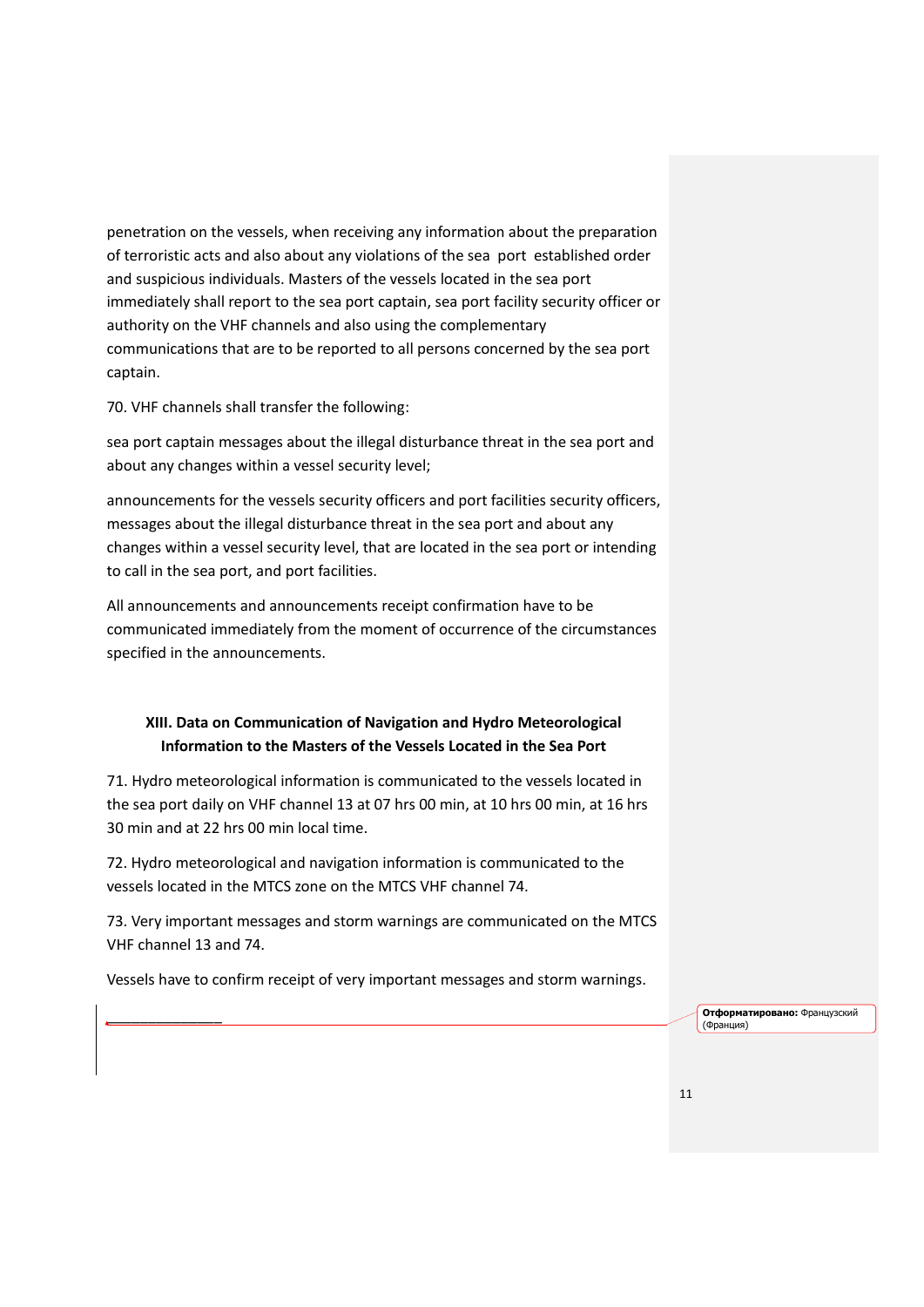1) Russian Federation Legislation Code, 2007, N 46, Article 5557; 2008, N 29 (Part 1), Article 3418; N 30 (Part 2), Article 3616; 2009, N 52 (Part 1), Article 6427; 2010, N 19, Article 2291, N 48, Article 6246; 2011, N 1, Article 3, N 13, Article 1688, N 17, Article 2313.

2) Russian Federation Legislation Code, 1999, N 18, Article 2207; 2001, N 22, Article 2125; 2003, N 27 (Part I), Article 2700; 2004, N 45, Article 4377, N 15, Article 1519; 2005, N 52 (1 Part), Article 5581; 2006, N 50, Article 5279; 2007, N 46, Article 5557, N 50, Article 6246; 2008, N 29 (Part 1), Article 3418, N 30 (Part 2), Article 3616, N 49, Article 5748; 2009, N 1, Article 30, N 29, Article 3625; 2010, N 27, Article 3425, N 48, Article 6246; 2011, N 23, Article 3253; N 25, Article 3534.

3) MinTrans of Russia Order N 140 dd. August 20, 2009 «Approval of General Rules of Navigation and Dockage in the Sea Ports of Russian Federation and When Accessing the Such" (Registered in the Department of Justice of Russia on September 24, 2009, registration number N 14863) with amendments, brought in by the MinTrans of Russia Order N 69 dd. March 22, 2010 (Registered in the Department of Justice of Russia on April 29, 2010, registration number N 17054).

4) Russian Federation Legislation Code, 2008, N 19, Article 2248.

5) Russian Federation Government Executive Order N 658-р dd. May 6, 2008 (Russian Federation Legislation Code, 2008, N 19, Article 2248).

6) MinTrans of Russia Order N 6 dd. January 11, 2011 "On the Establishing of the Vessels Obligatory Piloting Area in Prigorodnoye Sea Port" (Registered in the Department of Justice of Russia on February 9, 2011, registration N 19761).

7) Russian Federation Government Decree N 746 dd. November 3, 2007 "On the Implement of Regulations of Chapter XI-2 of International Convention on Safety of Human Life on Sea 1974 and International Code of vessels and Port Facilities Security " (Russian Federation Legislation Code, 2007, N 46, Article 5585).

8) USSR Ministers Commission Regulations N 947 dd. September 30, 1983 "On USSR Joining the Protocol of 1978 to the International Convention of Prevention of Pollution From Ships 1973" (USSR Ministers Commission Regulations, 1983, September, page 127).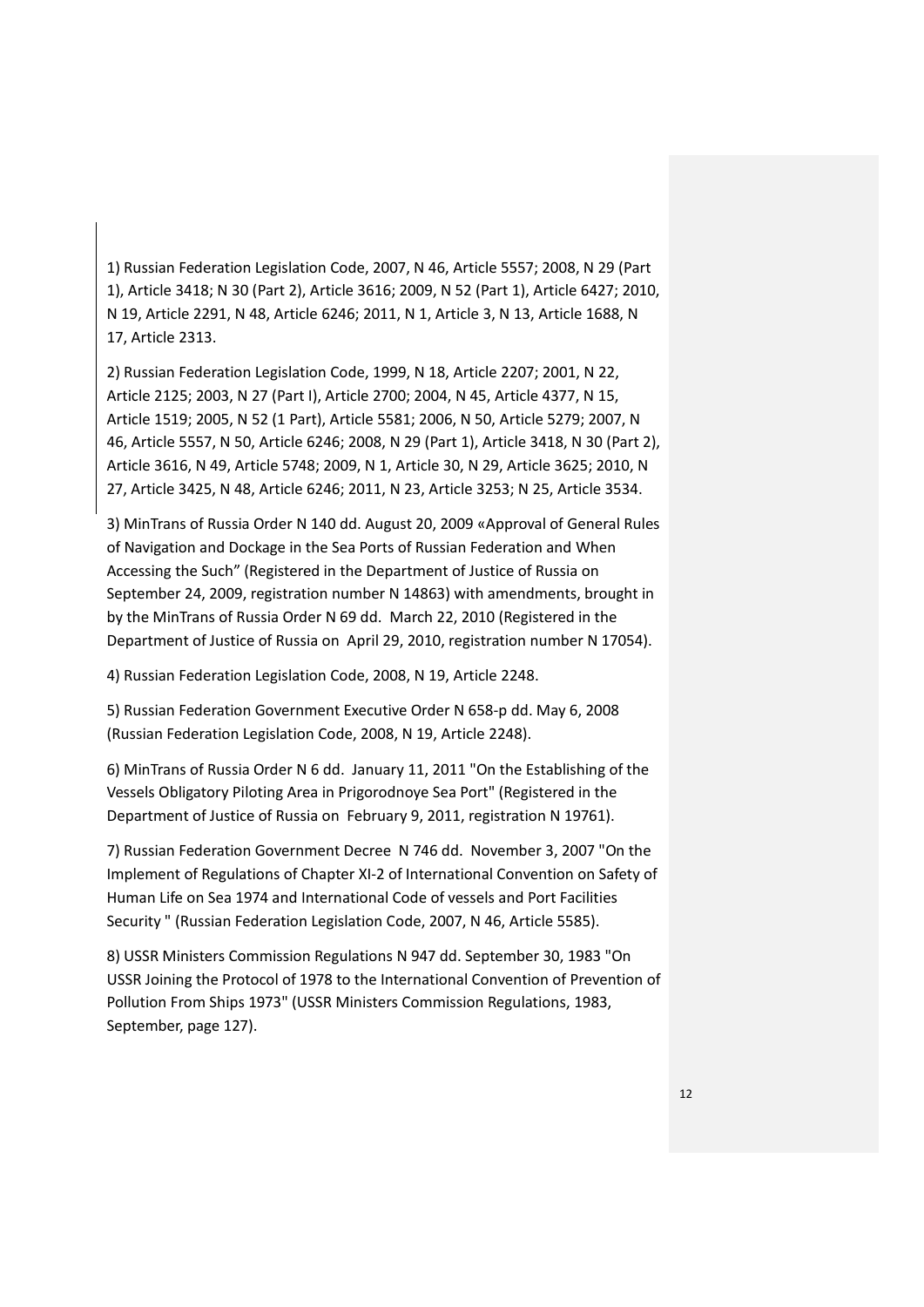## Attachment N 1 to Obligatory Decrees (Item 8)

# Recommended approach Channels and

# Navigational Channels Data

| Item Name                                  | Location                                                                                                                                                                                                                                                                                                                                                                                                                                                           | Length and<br>Width     | Keel<br>Depth |
|--------------------------------------------|--------------------------------------------------------------------------------------------------------------------------------------------------------------------------------------------------------------------------------------------------------------------------------------------------------------------------------------------------------------------------------------------------------------------------------------------------------------------|-------------------------|---------------|
| Recommended<br>Approach Channel<br>Nº 24-A | Recommended approach channel № 24-A goes from the<br>traffic separation scheme by the Krilyon Cape to the fairway<br>leading to the sea port Prigorodnoye with the direction 26.4<br>- 206.4 degree from the point with coordinates 45°51'54"<br>north latitude and 142°27'30" east longitude to the point with<br>coordinates 46°24'30" north latitude and 142°51'06" east<br>longitude                                                                           |                         | 50 metres     |
| Recommended<br>Approach Channel<br>Nº 24-6 | Recommended approach channel № 24-5 goes from the<br>traffic separation scheme by the Aniva Cape to the fairway<br>leading to the Prigorodnoye Sea Port with the direction 336.6<br>- 156.6 degree from the point with coordinates 45°57'00"<br>north latitude and 143°15'54" east longitude to the point with<br>coordinates 46°25'04" north latitude and 142°58'10" east<br>longitude                                                                            |                         | 55 metres     |
| Fairway № 20-A                             | Fairway № 20-A, 1 mile wide with the centerline of the<br>channel direction 9.2 - 189.2 degrees, leading from the<br>area of precautious navigation (area with the radius of 1.5<br>miles from the point 46°24'5" north latitude and 142°51'1"<br>east longitude) from the point with coordinates 46°24'30"<br>north latitude and 142°51'06" east longitude to the point of<br>marine pilots meeting of 46°32'36" north latitude and<br>142°53'24" east longitude. | 8.2 miles<br>$1.0$ mile | 30 metres     |
| Fairway № 20-Б                             | Fairway № 20-Б, 1 mile wide with the centerline of the<br>channel direction 156.6 - 336.6 degrees, leading from the<br>point of marine pilots meeting of 46°32'36" north latitude<br>and 142°53'24" east longitude to the point with coordinates<br>46°25'04" north latitude and 142°58'10" east longitude to the<br>exit from Prigorodnoye Sea Port.                                                                                                              | 8.3 miles<br>1.0 mile   | 30 metres     |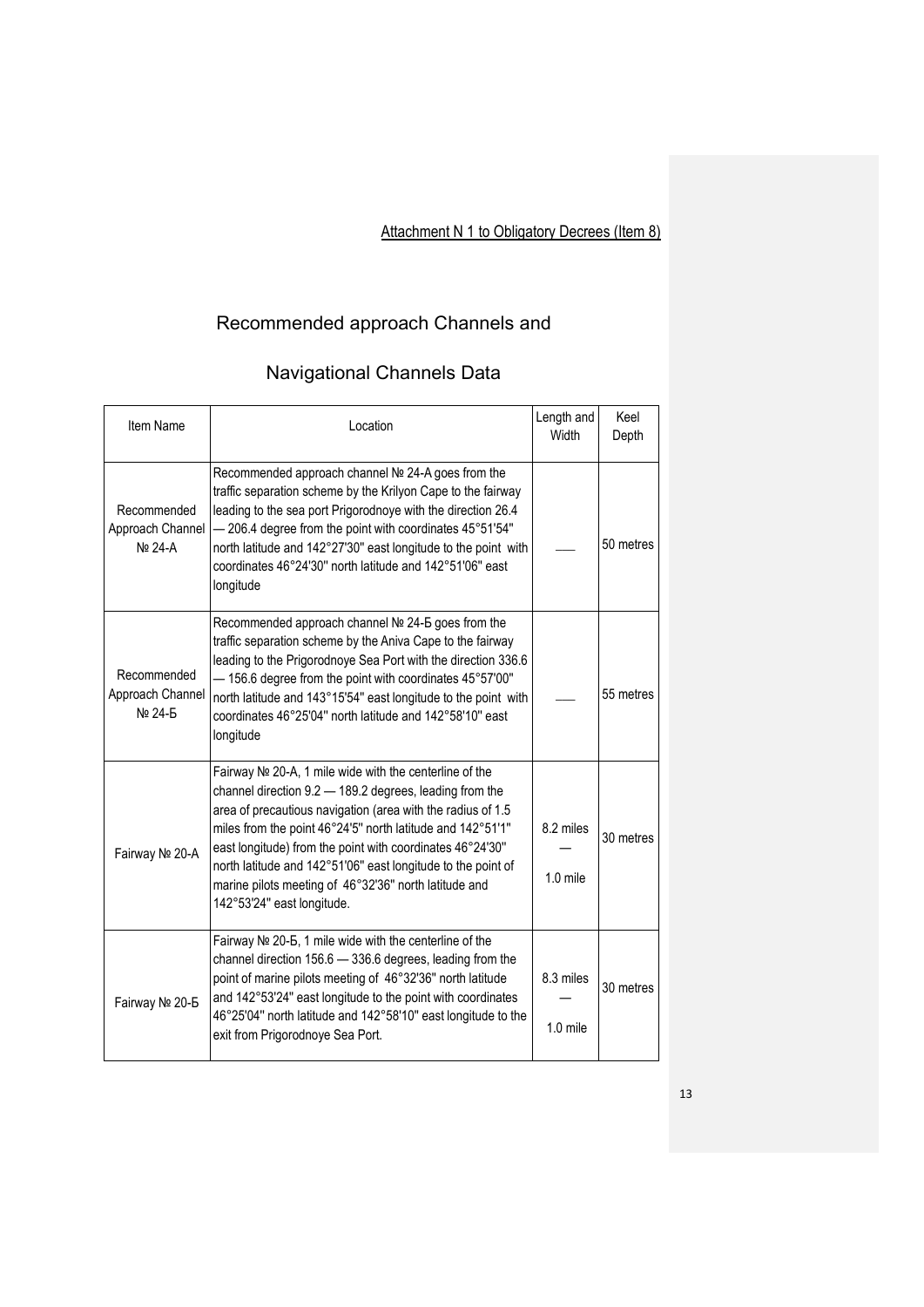# Attachment N 2 to Obligatory Decrees (Items 12, 34)

# Data on Sea Port Communication Channels

# of a Very High Frequency

| Call Recepient                                                       | Call Signal          | Operation<br>Channel | Stand-by<br>Channel |
|----------------------------------------------------------------------|----------------------|----------------------|---------------------|
| Rescue and Coordination Center                                       | Sakhalin-Radio-SPTZ  | 16                   | 16                  |
| <b>MTCS</b>                                                          | Aniva-Traffic        | 74                   | 67                  |
| Sea Port State Control Inspection                                    | Prigorodnoye-Radio-3 | 13                   | 69                  |
| Sea Port Dispatcher, Piloting Service,<br><b>Mooring Specialists</b> | Prigorodnoye-Radio-2 | 69                   | 73                  |
| Mooring Nº1 Operator                                                 | Mooring-SPG          | 69                   |                     |
| Mooring Nº2 Operator                                                 | <b>TON</b>           | 69                   |                     |
| Communication during the mooring<br>operations in the sea port       |                      | 69                   | 08                  |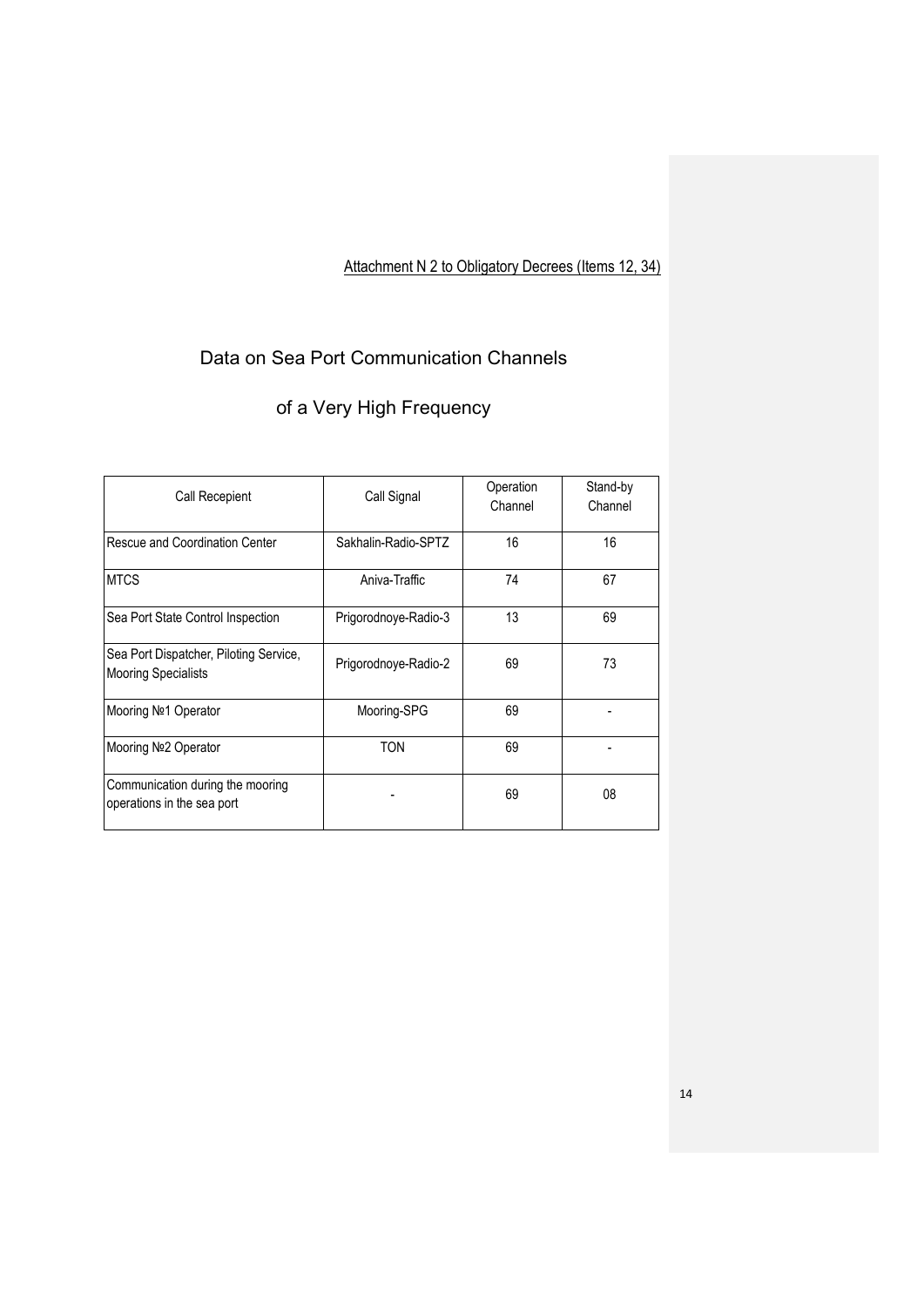Attachment N 3 to Obligatory Decrees (Item 13)

# Data on Marine Areas A1 and A2 Global Maritime Distress and Safety System (hereinafter - GMDSS) Shore Stations Locations and Their Range of Coverage

| Item №                                    | <b>Station Name</b> | Coordinates       | Radius of<br>Coverage |                |  |  |
|-------------------------------------------|---------------------|-------------------|-----------------------|----------------|--|--|
|                                           |                     | North Latitude    | East Longitude        | (Marine Miles) |  |  |
| Shore stations of marine area A1 of GMDSS |                     |                   |                       |                |  |  |
|                                           | Korsakov            | 46°45'<br>142°27' |                       | 42             |  |  |
| Shore stations of marine area A2 of GMDSS |                     |                   |                       |                |  |  |
|                                           | <b>Nevelsk</b>      | 46°39'            | 141°52'               | 165            |  |  |
| 2                                         | Seleznyovo          | 46°37'            | 141°50'               | 165            |  |  |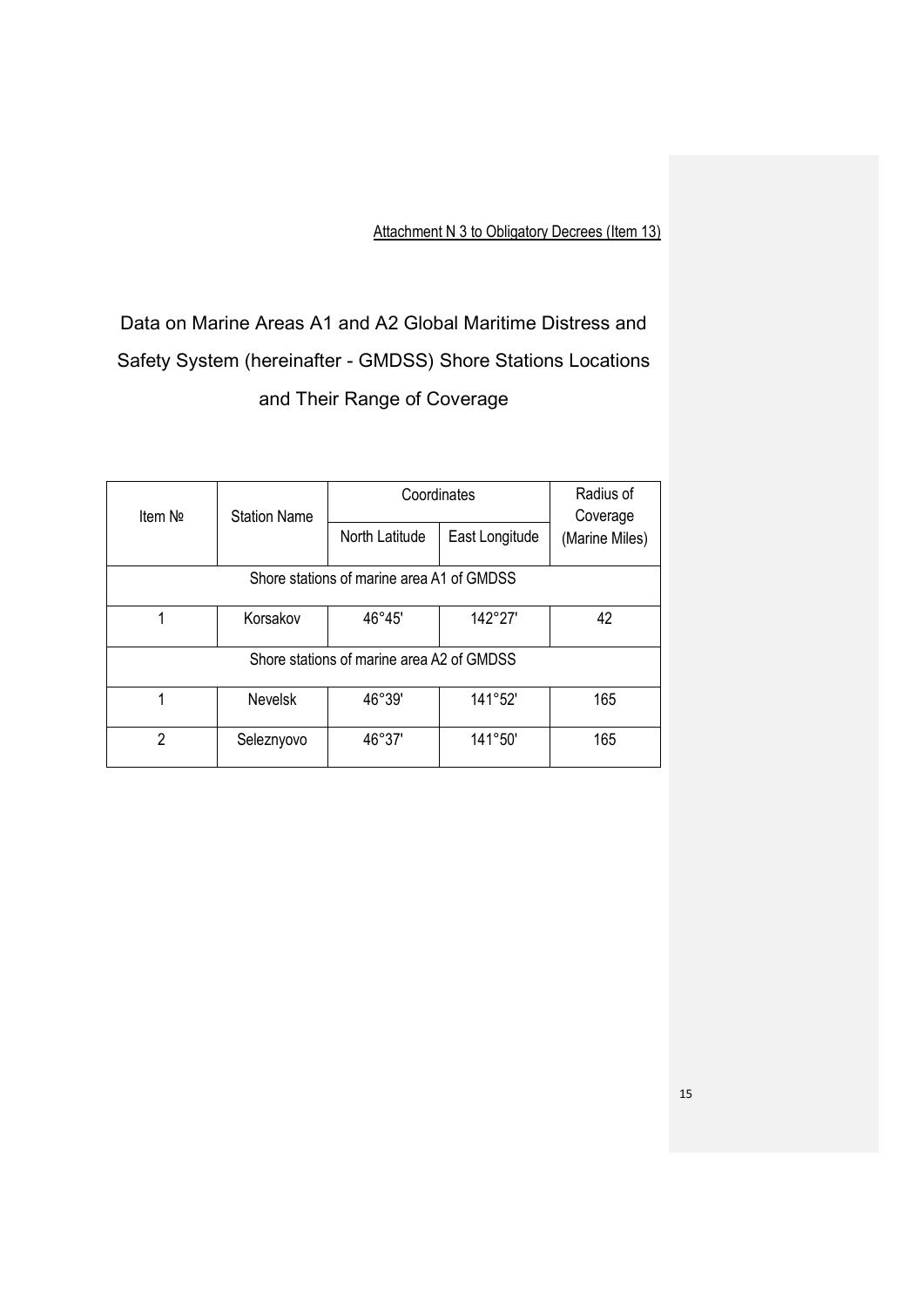#### Attachment N 4 to Obligatory Decrees (Item 14)

#### Vessels Anchorage Data

Anchor Station №1 for LNG carriers: №1 46°34'30'' north latitude and 142°50'30'' east longitude; №2 46°34'30'' north latitude and 142°52'30'' east longitude; №3 46°32'30'' north latitude and 142°52'00'' east longitude; №4 46°32'30'' north latitude and 142°50'30'' east longitude; №1 46°34'30'' north latitude and 142°50'30'' east longitude. Anchor Spot №1 - 46°34'01'' north latitude and 142°51'15'' east longitude. Anchor Spot №2 - 46°33'02'' north latitude and 142°51'15'' east longitude.

#### Anchor Station №2 for tankers:

№1 46°32'30'' north latitude and 142°55'40'' east longitude; №2 46°32'30'' north latitude and 142°58'30'' east longitude; №3 46°31'30'' north latitude and 142°58'30'' east longitude; №4 46°31'30'' north latitude and 142°55'40'' east longitude; №1 46°32'30'' north latitude and 142°55'40'' east longitude. Anchor Spot №3 - 46°32'00'' north latitude and 142°56'24'' east longitude. Anchor Spot №4 - 46°32'00'' north latitude and 142°57'46'' east longitude.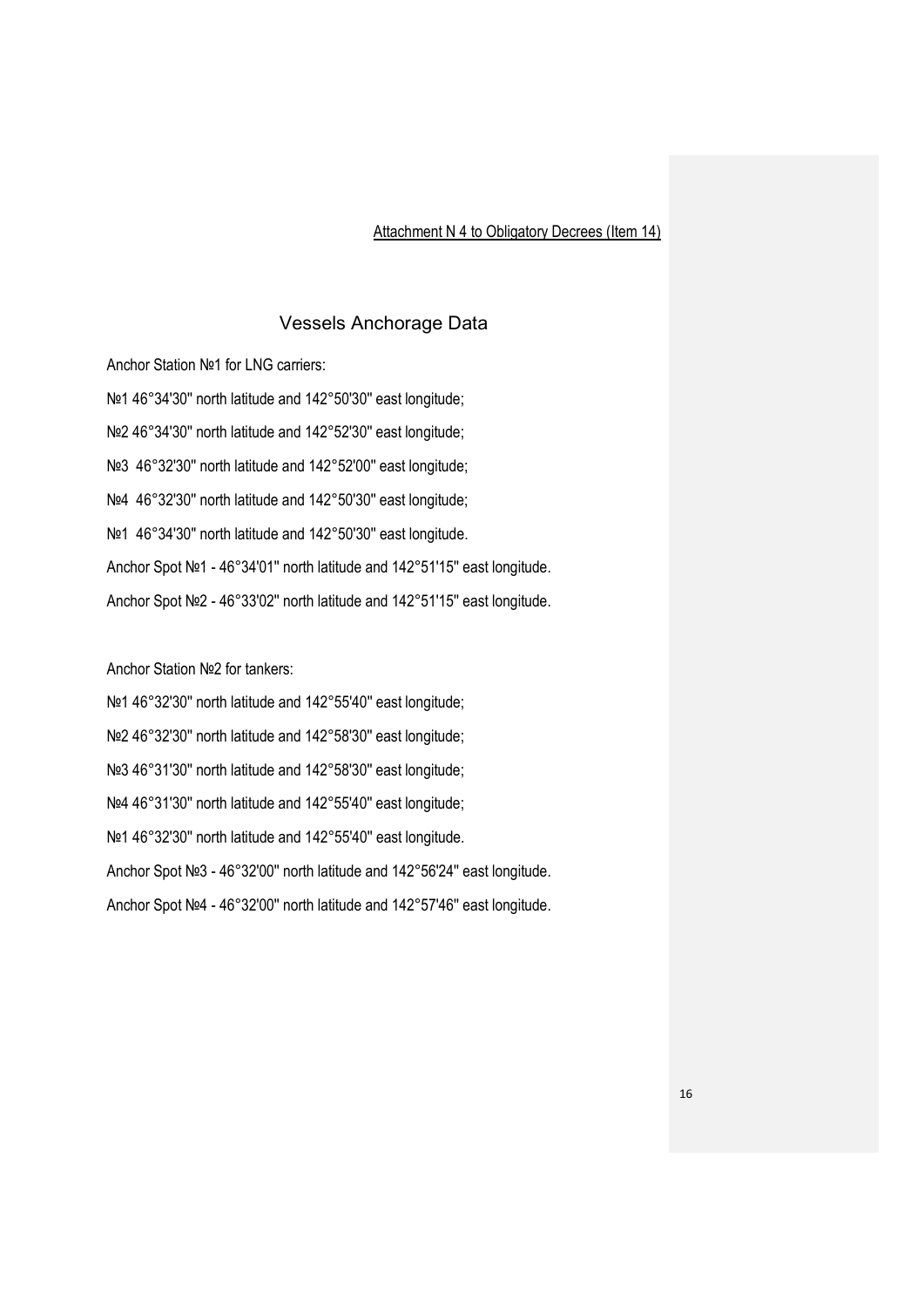# Attachment N 5 to Obligatory Decrees (Item 15)

# Sea Port Technical Capacities Data

|                                       |                                                                                      | <b>Technical Characteristics</b> |                   |                               |                          |                             |                                                                             |
|---------------------------------------|--------------------------------------------------------------------------------------|----------------------------------|-------------------|-------------------------------|--------------------------|-----------------------------|-----------------------------------------------------------------------------|
|                                       | Mooring<br>Location<br>Coordinates                                                   | Mooring                          | Mooring           | Design Vessel Parameters      |                          |                             | Mooring                                                                     |
| Moorings                              |                                                                                      | Lenght<br>(Metres)               | Depth<br>(Metres) | Overall<br>Lenght<br>(Metres) | Width<br>(Metres)        | Loaded<br>Draft<br>(Metres) | Purpose                                                                     |
| 1                                     | $\overline{2}$                                                                       | 3                                | $\overline{4}$    | 5                             | 6                        | $\overline{7}$              | 8                                                                           |
| Mooring Nº1<br>Export<br>Terminal     | Mooring center:<br>46°37'07" north<br>latitude and<br>142°53'53,5"<br>east longitude | 805.0                            | 13.8              | 300                           | 50                       | 12.0                        | The mooring is<br>designed for<br>the export of<br>liquefied natural<br>gas |
| Mooring Nº2<br>Remote<br>Loading Unit | Mooring center:<br>46°34'42" north<br>latitude and<br>142°55'30" east<br>longitude   |                                  | 17.5              | 300                           | <b>No</b><br>limitations | 17.5                        | The mooring is<br>designed for<br>the export of<br>crude oil                |
| Mooring Nº3                           | Mooring center:<br>46°37'22" north<br>latitude and<br>142°54'26" east<br>longitude   | 96                               | 7.3               | 96                            | 30                       | 7.3                         | Multipurpose                                                                |
| Mooring Nº4                           | Mooring center:<br>46°34'42" north<br>latitude and<br>142°55'30" east<br>longitude   | 59                               | 7.3               | 59                            | 30                       | 7.3                         | Multipurpose                                                                |